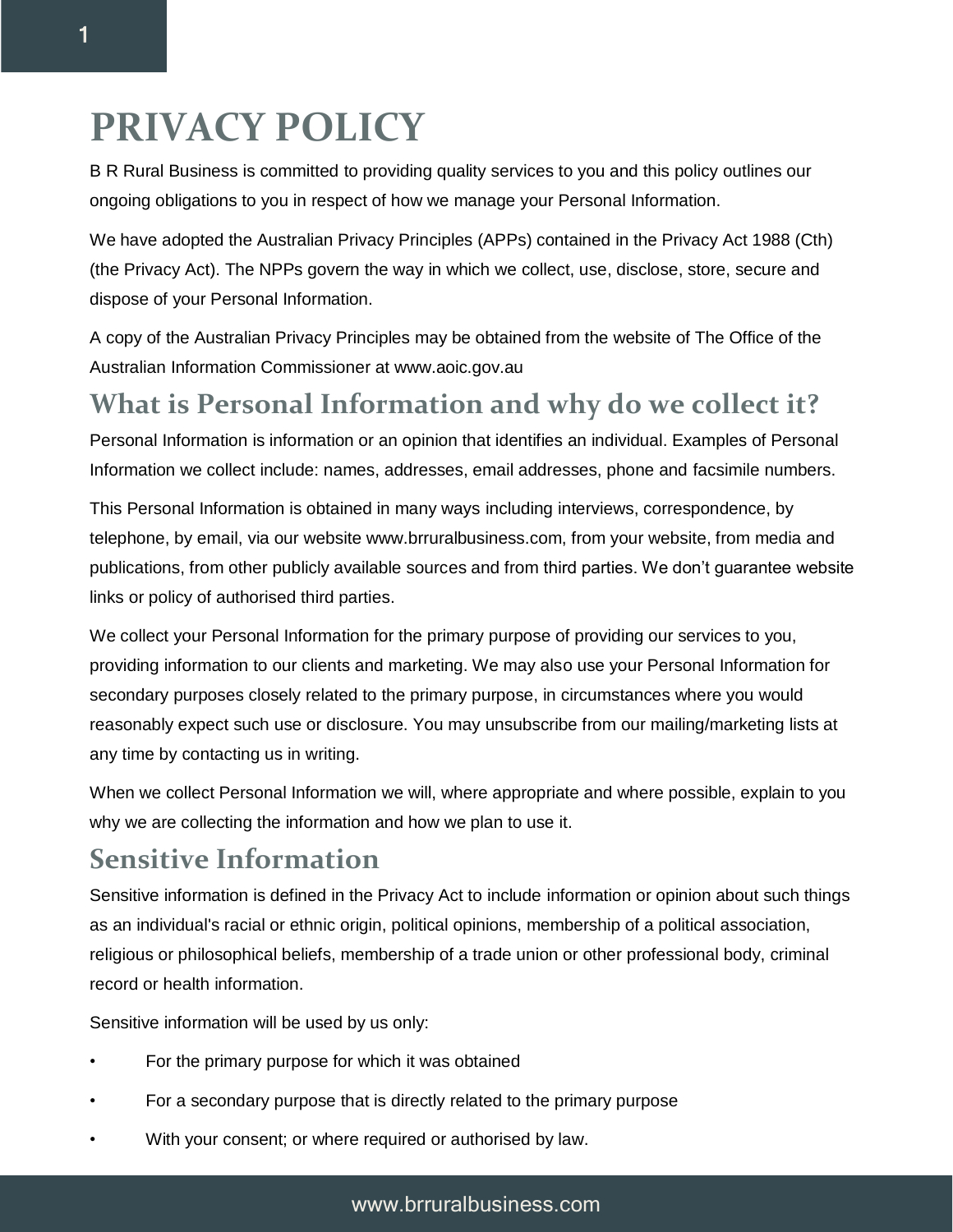#### **Third Parties**

Where reasonable and practicable to do so, we will collect your Personal Information only from you. However, in some circumstances we may be provided with information by third parties. In such a case we will take reasonable steps to ensure that you are made aware of the information provided to us by the third party.

## **Disclosure of Personal Information**

Your Personal Information may be disclosed in a number of circumstances including the following:

- Third parties where you consent to the use or disclosure; and
- Where required or authorised by law.

### **Security of Personal Information**

Your Personal Information is stored in a manner that reasonably protects it from misuse and loss and from unauthorized access, modification or disclosure.

When your Personal Information is no longer needed for the purpose for which it was obtained, we will take reasonable steps to destroy or permanently de-identify your Personal Information. However, most of the Personal Information is or will be stored in client files which will be kept by us for a minimum of 7 years.

#### **Access to your Personal Information**

You may access the Personal Information we hold about you and to update and/or correct it, subject to certain exceptions. If you wish to access your Personal Information, please contact us in writing.

B R Rural Business will not charge any fee for your access request but may charge an administrative fee for providing a copy of your Personal Information.

In order to protect your Personal Information, we may require identification from you before releasing the requested information.

# **Maintaining the Quality of your Personal Information**

It is an important to us that your Personal Information is up to date. We will take reasonable steps to make sure that your Personal Information is accurate, complete and up-to-date. If you find that the information we have is not up to date or is inaccurate, please advise us as soon as practicable so we can update our records and ensure we can continue to provide quality services to you.

## **Policy Updates**

This Policy may change from time to time and is available on our website.